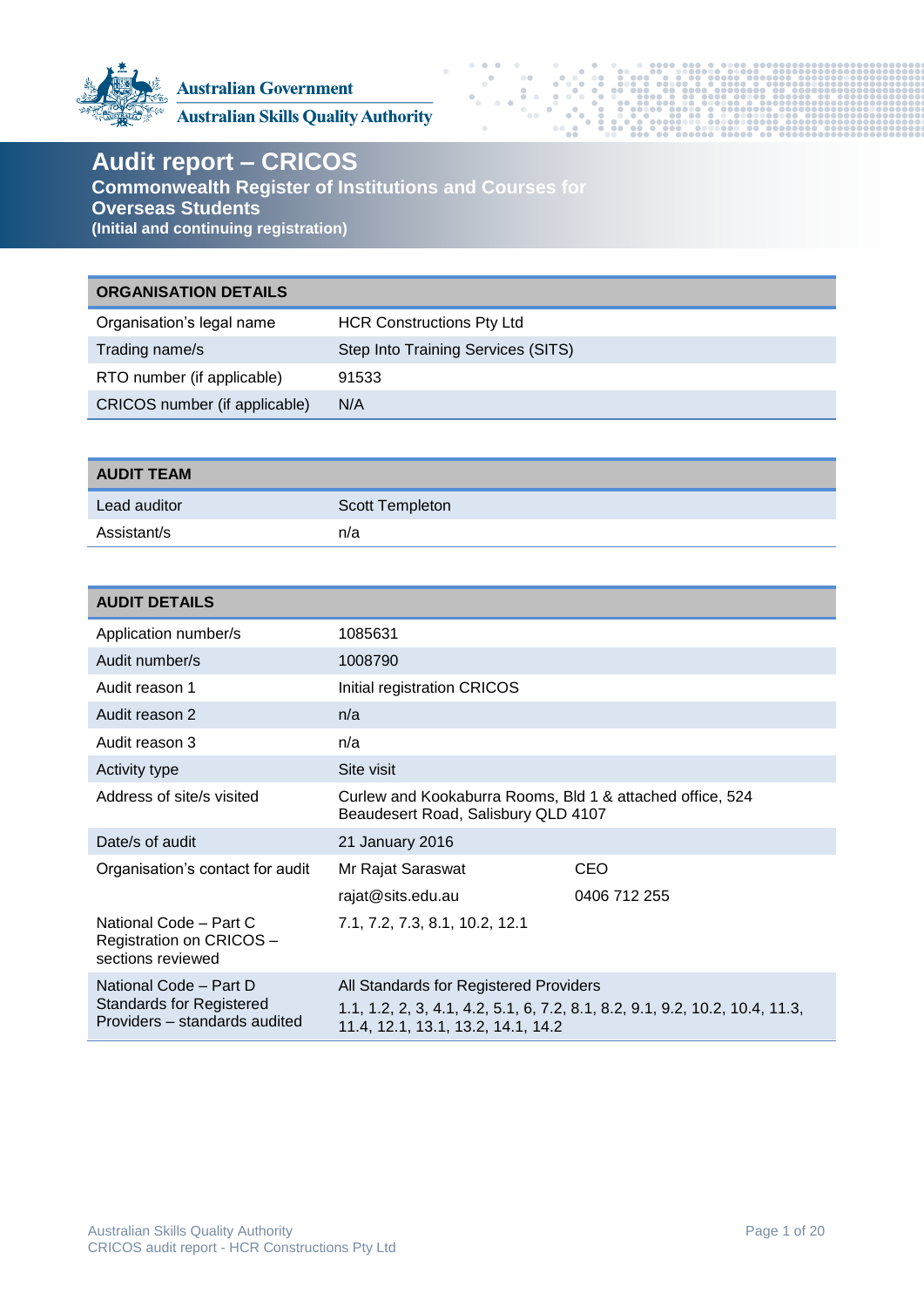## **BACKGROUND**

- The organisation consists of CEO Rajat Saraswat, Student support Sahiba Singh, Compliance officer – Cecilia Sorensen and several contracted trainers.
- The organisation has informed ASQA that no students under the age of 18 years will be enrolled.
- All training will be conducted face-to-face at the Salisbury campus.
- The organisation does intend on using education agents.
- The organisation plans to target all international markets.
- The organisation currently delivers to a small domestic market.
- The organisation is currently registered for government funding for domestic students.

## **CAPACITY**

| <b>Proposed delivery location</b>                                                                          | Capacity requested at this location |
|------------------------------------------------------------------------------------------------------------|-------------------------------------|
| Curlew and Kookaburra Rooms, Bld 1 &<br>attached office, 524 Beaudesert Road, Salisbury<br><b>QLD 4107</b> | 200                                 |
| Maximum capacity requested:                                                                                | 200                                 |
| Total number of domestic enrolments as at audit date<br>(if applicable):                                   | n/a                                 |

#### **INTERVIEWEES**

| <b>Name</b>             | <b>Position</b>                |
|-------------------------|--------------------------------|
| <b>Rajat Saraswat</b>   | <b>CEO</b>                     |
| <b>Cecilia Sorenson</b> | <b>Compliance Officer</b>      |
| Sahiba Singh            | <b>Student Support Officer</b> |

## **ORIGINAL AUDIT FINDING AT TIME OF AUDIT**

## **Audit finding as at 21/01/2016:**

National Code Part C: **Requirements met** National Code Part D: **Not compliant**

If non-compliance has been identified, this audit report describes evidence of the non-compliance.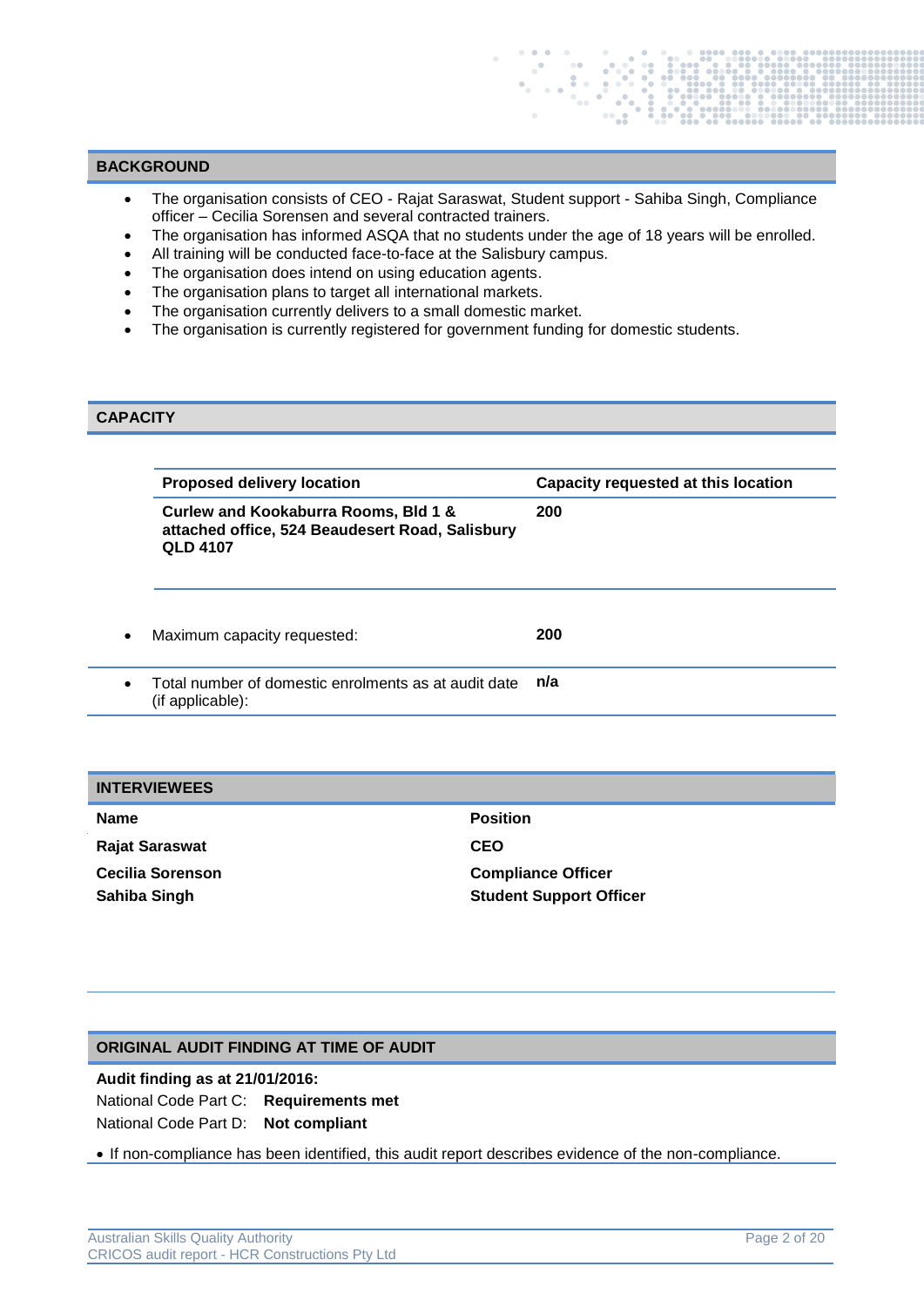• Refer to notification of non-compliance for information on providing further evidence of compliance.

## **AUDIT FINDING FOLLOWING ANALYSIS OF RECTIFICATION EVIDENCE**

**Audit finding following analysis of additional evidence provided on 21/01/2016:**  National Code Part C: **n/a** National Code Part D: **Compliant**

### **AUDIT FINDING BY REQUIREMENT**

| <b>National Code Part C Registration on CRICOS</b> |                         |                                        |
|----------------------------------------------------|-------------------------|----------------------------------------|
| <b>Section</b>                                     | <b>Original finding</b> | <b>Finding following rectification</b> |
| 7.1                                                | Requirements met        | n/a                                    |
| 7.2                                                | Not reviewed            | n/a                                    |
| 7.3                                                | Requirements met        | n/a                                    |
| 8.1                                                | Not reviewed            | n/a                                    |
| 10.2                                               | Not reviewed            | n/a                                    |
| 12.1                                               | Requirements met        | n/a                                    |
| <b>National Code Part D Registration on CRICOS</b> |                         |                                        |
| $\mathbf{1}$                                       | Compliant               | n/a                                    |
| $\overline{2}$                                     | Compliant               | n/a                                    |
| 3                                                  | Compliant               | n/a                                    |
| $\overline{4}$                                     | Not compliant           | Compliant                              |
| 5                                                  | Not audited             | n/a                                    |
| 6                                                  | Compliant               | n/a                                    |
| $\overline{7}$                                     | Compliant               | n/a                                    |
| 8                                                  | Compliant               | n/a                                    |
| $\overline{9}$                                     | Compliant               | n/a                                    |
| 10                                                 | Compliant               | n/a                                    |
| 11                                                 | Compliant               | n/a                                    |
| 12                                                 | Compliant               | n/a                                    |
| 13                                                 | Compliant               | n/a                                    |
| 14                                                 | Compliant               | n/a                                    |
| 15                                                 | Not audited             | n/a                                    |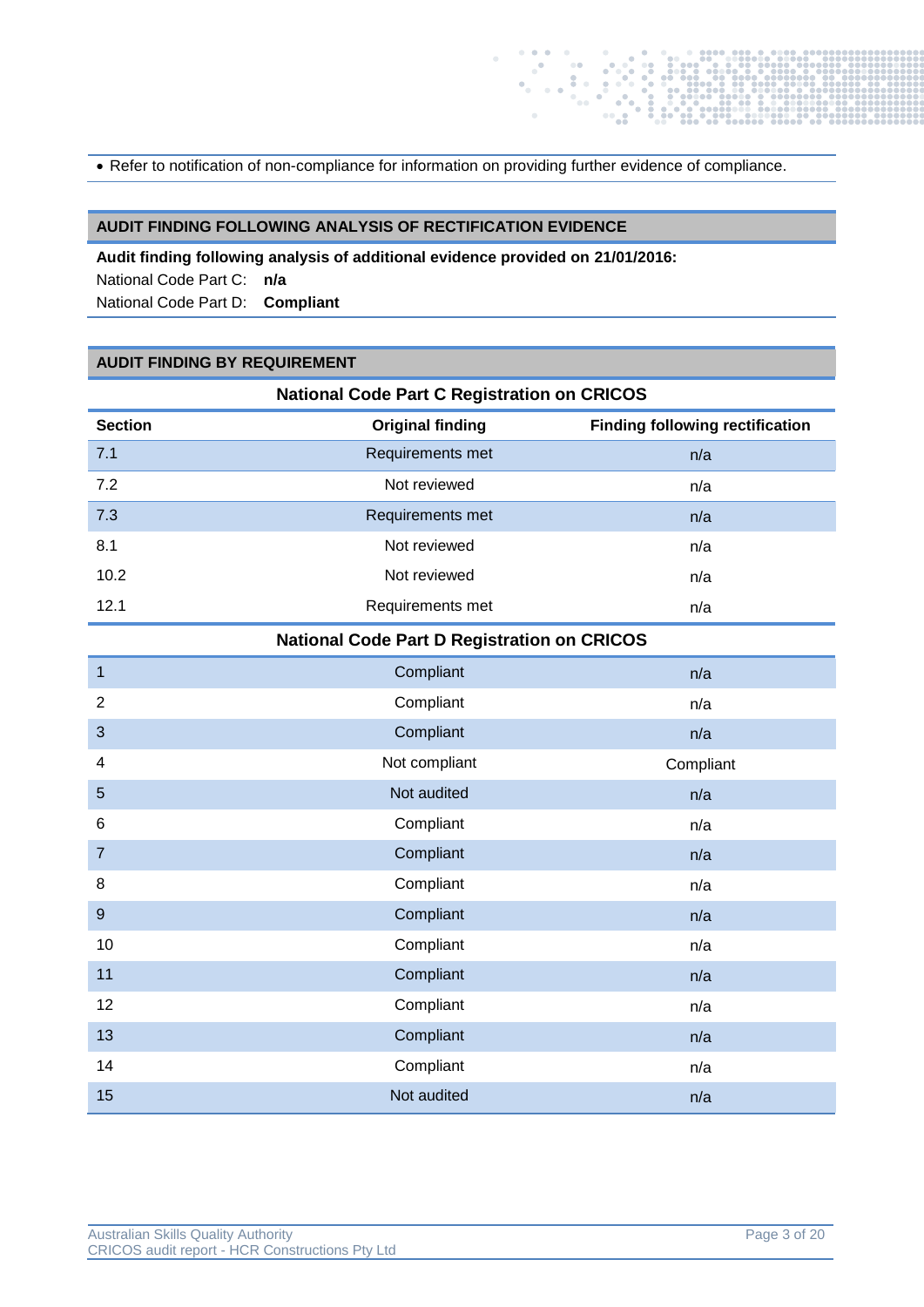## **NATIONAL CODE OF PRACTICE FOR REGISTRATION AUTHORITIES AND PROVIDERS OF EDUCATION AND TRAINING TO OVERSEAS STUDENTS 2007**

## **PART C REGISTRATION ON CRICOS**

**Course/s can only be approved for registration on the** *Commonwealth Register of Institutions and Courses for Overseas Students (CRICOS)* **where the course meets the following requirements:**

#### **SECTION 7 Course duration**

**7.1 The registration of a course on CRICOS must include the expected duration of the course. The registered duration cannot exceed the time required for completing the course on the basis of the normal amount of full-time study. Only courses which can be undertaken on a full-time basis can be registered on CRICOS. A course will not be registered on CRICOS unless it meets the relevant Australian Qualifications Framework requirements or those of any other appropriate quality or accreditation framework, if an appropriate framework exists.**

**Original finding:** Requirement met **Following rectification:** n/a

**7.2 For English Language Intensive Courses for Overseas Students (ELICOS), a course duration range may be specified on CRICOS as the study duration will vary according to each student's learning goals which will be reflected in the expected duration of study specified on the students's Confirmation of Enrolment (CoE). ELICOS courses remain subject to the requirement in paragraph 7.1 that only full-time courses can be registered on CRICOS.**

**Original finding:** Not reviewed **Following rectification:** n/a

**7.3 The designated authority must take into account the proposed course structure when determining the appropriate duration for registration on CRICOS (that is, the number of compulsory terms or semesters each academic year). The registered duration of the course must include approved holiday periods and any approved period of of work-based training. When the course duration is not specified by the accrediting authority, the designated authority will determine the course duration based on a minimum of 20 scheduled course contact hours per week.**

**Original finding: Requirement met Following rectification: n/a** 

|                                                                                                          | <b>SECTION 8 Work-based training</b>                                                                                       |                                                                             |
|----------------------------------------------------------------------------------------------------------|----------------------------------------------------------------------------------------------------------------------------|-----------------------------------------------------------------------------|
| 8.1                                                                                                      | Work-based training must only be approved by a designated authority as part of a<br><b>CRICOS-registered course where:</b> |                                                                             |
| a. it must be undertaken to gain the qualification, and<br>and assessment of overseas students in place. |                                                                                                                            | b. the registered provider has appropriate arrangements for the supervision |
|                                                                                                          | <b>Original finding: Not reviewed</b>                                                                                      | Following rectification: n/a                                                |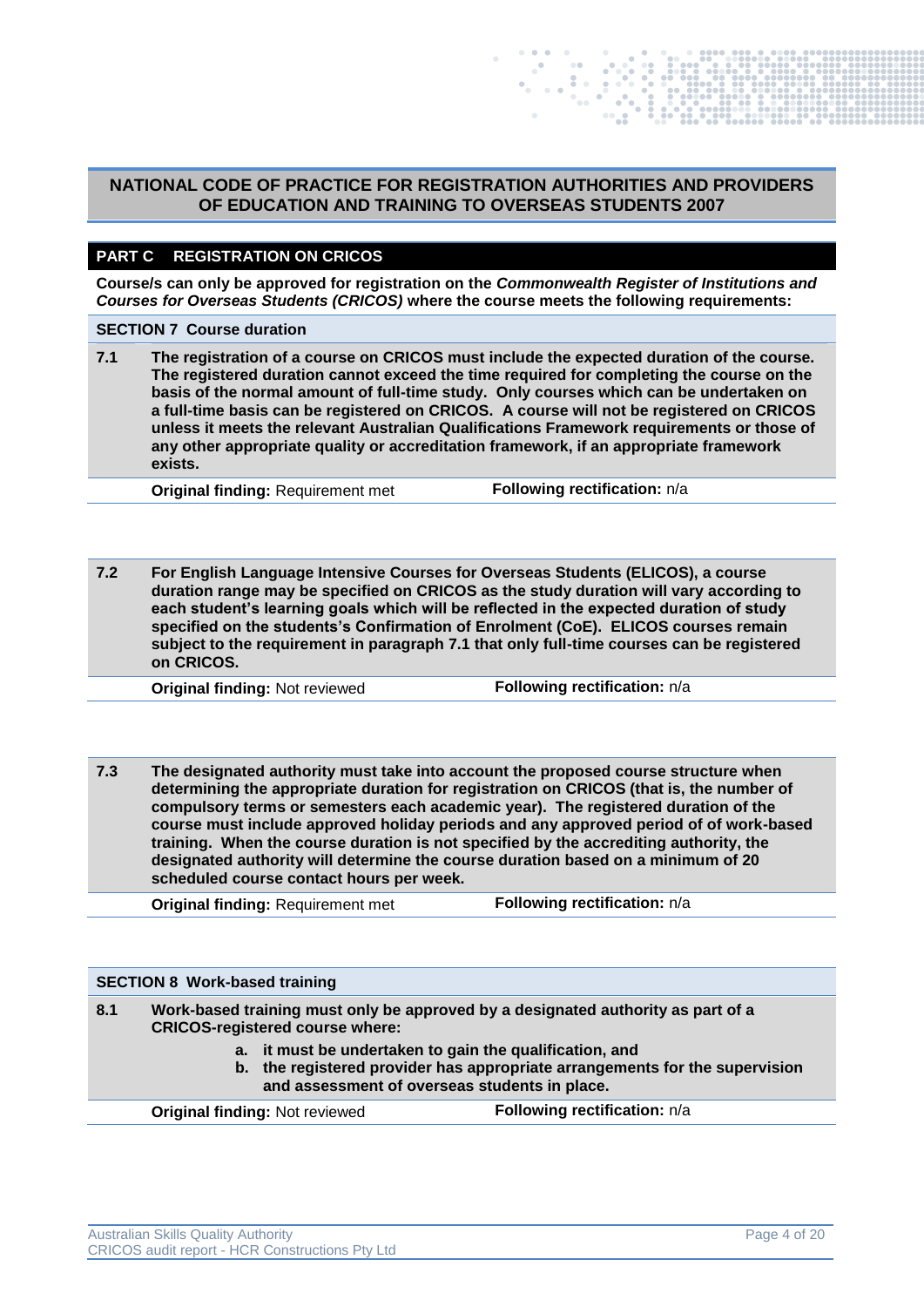### **SECTION 10 Arrangements with other providers**

**10.2 The designated authority needs to be advised in writing of all providers to be involved in providing a registered course, the role played by each provider in the delivery of the course and the single provider recommended to be registered for the course. The designated authority will assess the provider's suitability for registration in light of its connection with and responsibility for the course.**

**Original finding:** Not reviewed **Following rectification:**  $n/a$ 

#### **SECTION 12 Maximum number of students**

**12.1 As part of the registration approval process, the designated authority will decide whether to approve the maximum number of students that a provider can enrol. In making this decision, the designated authority will consider the capacity of the provider in terms of its premises, approved arrangments with other providers, facilities, resources, equipment, materials and ratio of staff to student numbers.**

**Original finding:** Requirement met **Following rectification:** n/a

## **PART D STANDARDS FOR REGISTERED PROVIDERS**

**STANDARD 1 Marketing information and practices**

**Registered providers ensure that marketing of their education and training services is professional, accurate and maintains the integrity and reputation of the industry.**

**1.1 The registered provider must ensure the marketing of its education and training services is undertaken in a professional manner and maintains the integrity and reputation of the industry and registered providers.**

**Original finding: Compliant <b>Following rectification:**  $n/a$ 

## **1.2 The registered provider must:**

- **a. clearly identify the registered provider's name and CRICOS number in written marketing and other material for students, including electronic form, and**
- **b. not give false or misleading information or advice in relation to:**
	- **i. claims of association between providers**
	- **ii. the employment outcomes associated with a course**
	- **iii. automatic acceptance into another course**
	- **iv. possible migration outcomes, or**
	- **v. any other claims relating to the registered provider, its course or outcomes associated with the course.**

**Original finding: Compliant <b>Following rectification:**  $n/a$ 

**1.3 The registered provider must not actively recruit a student where this clearly conflicts with its obligations under Standard 7 (Transfer between registered providers).**

**Original finding: Compliant <b>Following rectification:**  $n/a$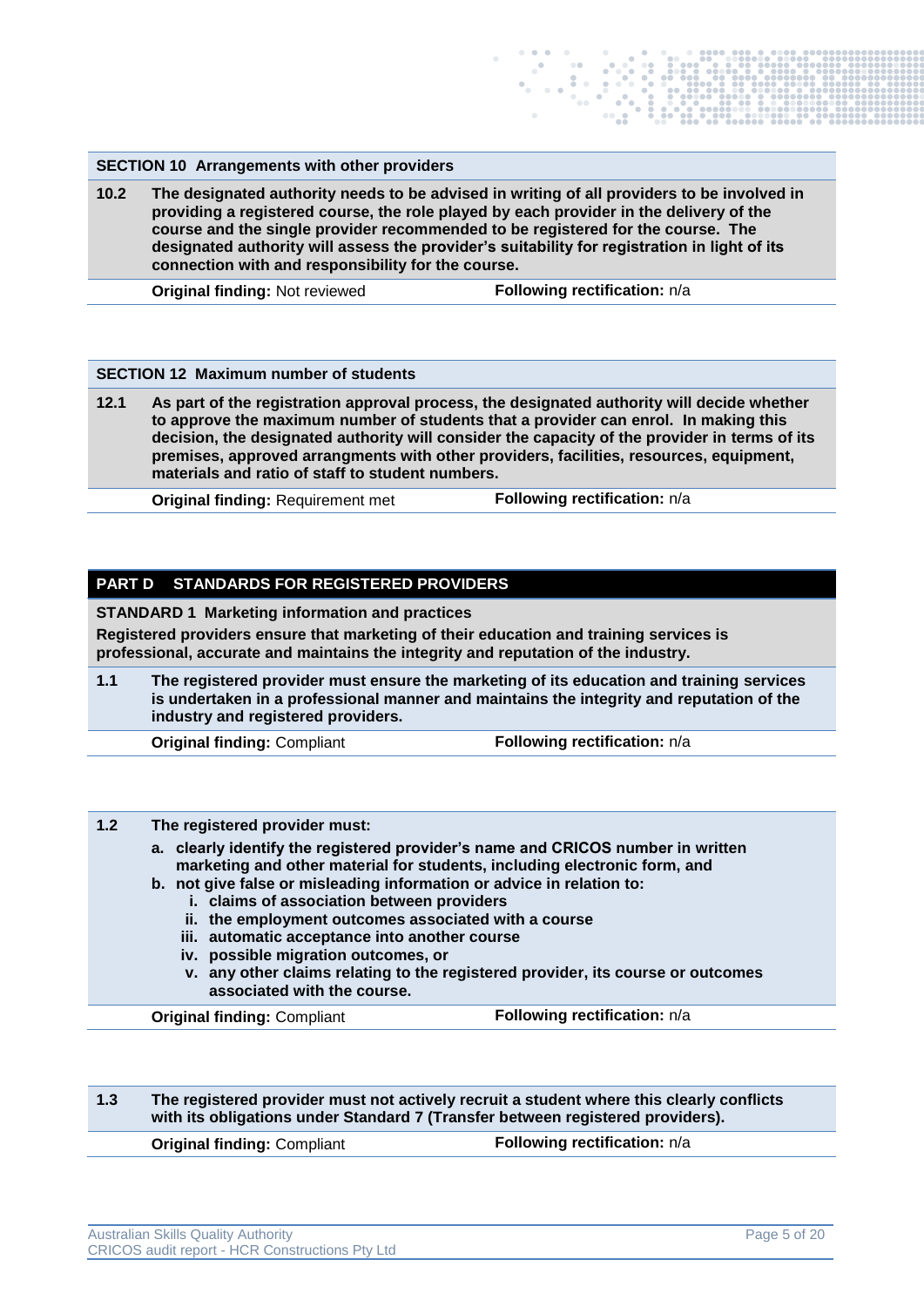#### **STANDARD 2 Student engagement before enrolment**

**Registered providers recruit students in an ethical and responsible manner and provide information that enables students to make informed decisions about studying with the registered provider in Australia. Registered providers ensure students' qualifications, experience and English language proficiency are appropriate for the course for which enrolment is sought.**

- **2.1 Prior to accepting a student, or an intending student, for enrolment in a course, the registered provider must provide, in print or through referral to an electronic copy, current and accurate information regarding the following:**
	- **a. the requirements for acceptance into a course, including the minimum level of English language proficiency, educational qualifications or work experience required and whether course credit may be applicable**
	- **b. the course content and duration, qualification offered if applicable, modes of study and assessment methods**
	- **c. campus locations and a general description of facilities, equipment, and learning and library resources available to students**
	- **d. details of any arrangements with another registered provider, person or business to provide the course or part of the course**
	- **e. indicative course-related fees including advice on the potential for fees to change during the student's course and applicable refund policies**
	- **f. information about the grounds on which the student's enrolment may be deferred, suspended or cancelled**
	- **g. a description of the ESOS framework made available electronically by DEEWR, and**
	- **h. relevant information on living in Australia, including:**
		- **i. indicative costs of living**
		- **ii. accommodation options, and**
		- **iii. where relevant, schooling obligations and options for school-aged dependants of intending students, including that school fees may be incurred.**

**Original finding: Compliant <b>Following rectification:**  $n/a$ 

**2.2 The registered provider must have documented procedures in place, and implement these procedures to assess whether the student's qualifications, experience and English language proficiency are appropriate for the course for which enrolment is sought.**

| <b>Original finding: Compliant</b> | <b>Following rectification: n/a</b> |
|------------------------------------|-------------------------------------|
|                                    |                                     |

### **STANDARD 3 Formalisation of enrolment**

**Written agreements between registered providers and students set out the services to be provided, fees payable and information in relation to refunds of course money.**

- **3.1 The registered provider must enter into a written agreement with the student, signed or otherwise accepted by that student (or the student's parent or legal guardian if the student is under 18 years of age), concurrently with or prior to accepting course money from the student. The agreement must:**
	- **a. identify the course or courses in which the student is to be enrolled and any conditions on his or her enrolment**
	- **b. provide an itemised list of course money payable by the student**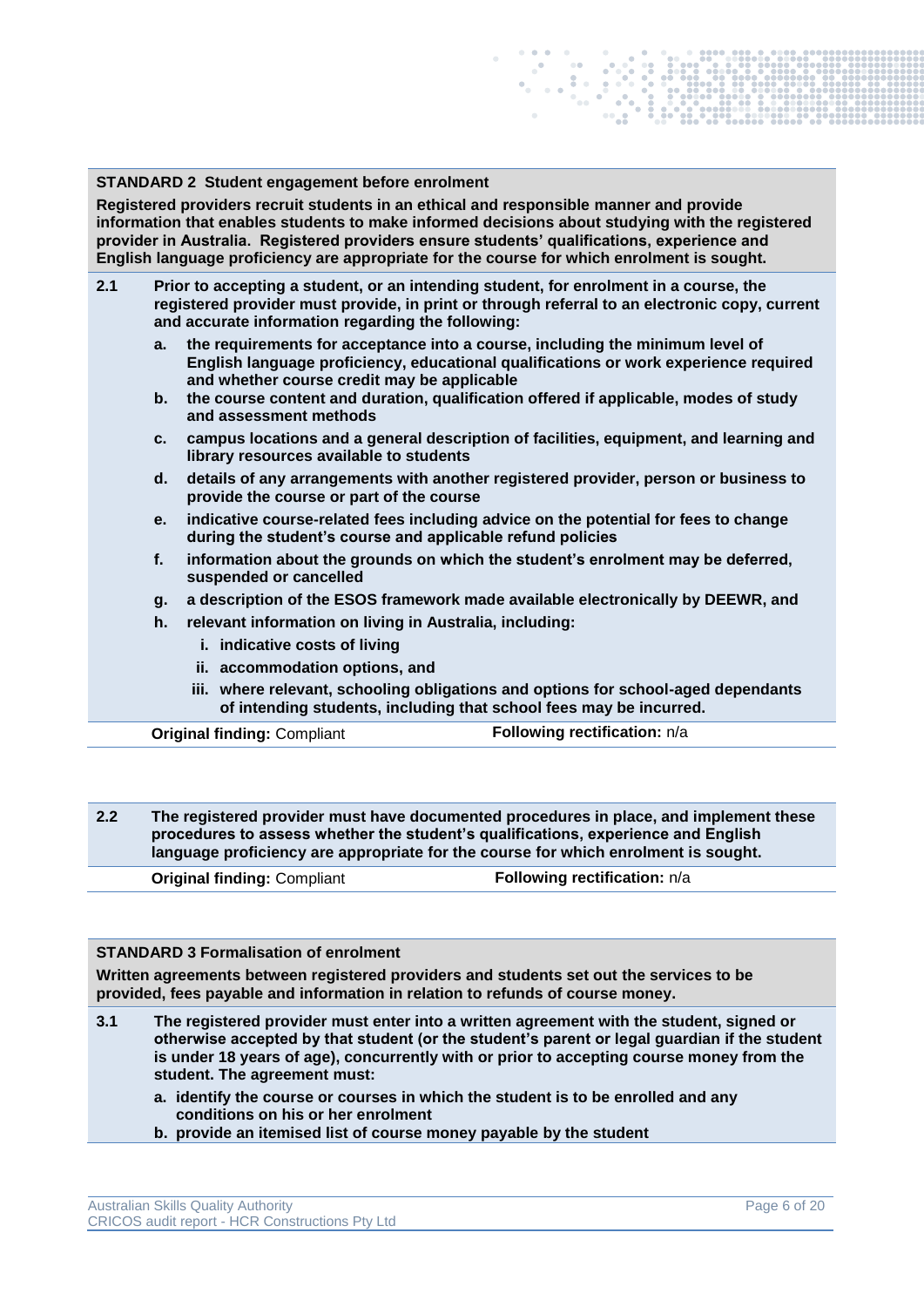**c. provide information in relation to refunds of course money**

- **d. set out the circumstances in which personal information about the student may be shared between the registered provider and the Australian Government and designated authorities and, if relevant, the Tuition Assurance Scheme and the ESOS Assurance Fund Manager. This information includes personal and contact details, course enrolment details and changes, and the circumstance of any suspected breach by the student of a student visa condition, and**
- **e. advise the student of his or her obligation to notify the registered provider of a change of address while enrolled in the course.**

**Original finding: Compliant <b>Following rectification:**  $n/a$ 

**3.2 The registered provider must include in the written agreement the following information, which is to be consistent with the requirements of the ESOS Act, in relation to refunds of course money in the case of student and provider default:**

- **a. amounts that may or may not be repaid to the student (including any course money collected by education agents on behalf of the registered provider)**
- **b. processes for claiming a refund**
- **c. a plain English explanation of what happens in the event of a course not being delivered, and**
- **d. a statement that "This agreement, and the availability of complaints and appeals processes, does not remove the right of the student to take action under Australia's consumer protection laws".**

**Original finding: Compliant <b>Following rectification:**  $n/a$ 

#### **STANDARD 4 Education Agents**

**Registered providers take all reasonable measures to use education agents that have an appropriate knowledge and understanding of the Australian international education industry and do not use education agents who are dishonest or lack integrity.**

- **4.1 The registered provider must enter into a written agreement with each education agent it engages to formally represent it. The agreement must specify the responsibilities of the education agent and the registered provider and the need to comply with the requirements in the National Code. The agreement must also include:**
	- **a. processes for monitoring the activities of the education agent, including where corrective action may be required, and**
	- **b. termination conditions, including providing for termination in the circumstances outlined in Standard 4.4.**

|  | <b>Original finding: Not compliant</b> |
|--|----------------------------------------|
|  |                                        |

**Following rectification: Compliant** 

*Reasons for finding of non-compliance:*

- The organisation has not ensured that the written agreement template for each education agent, specifies the responsibilities of the education agent and the registered provider and the need to comply with the requirements in the National Code. The agreement viewed did not include a process for monitoring the activities of the education agent.
- The organisation rectified the non-compliances at the time of audit.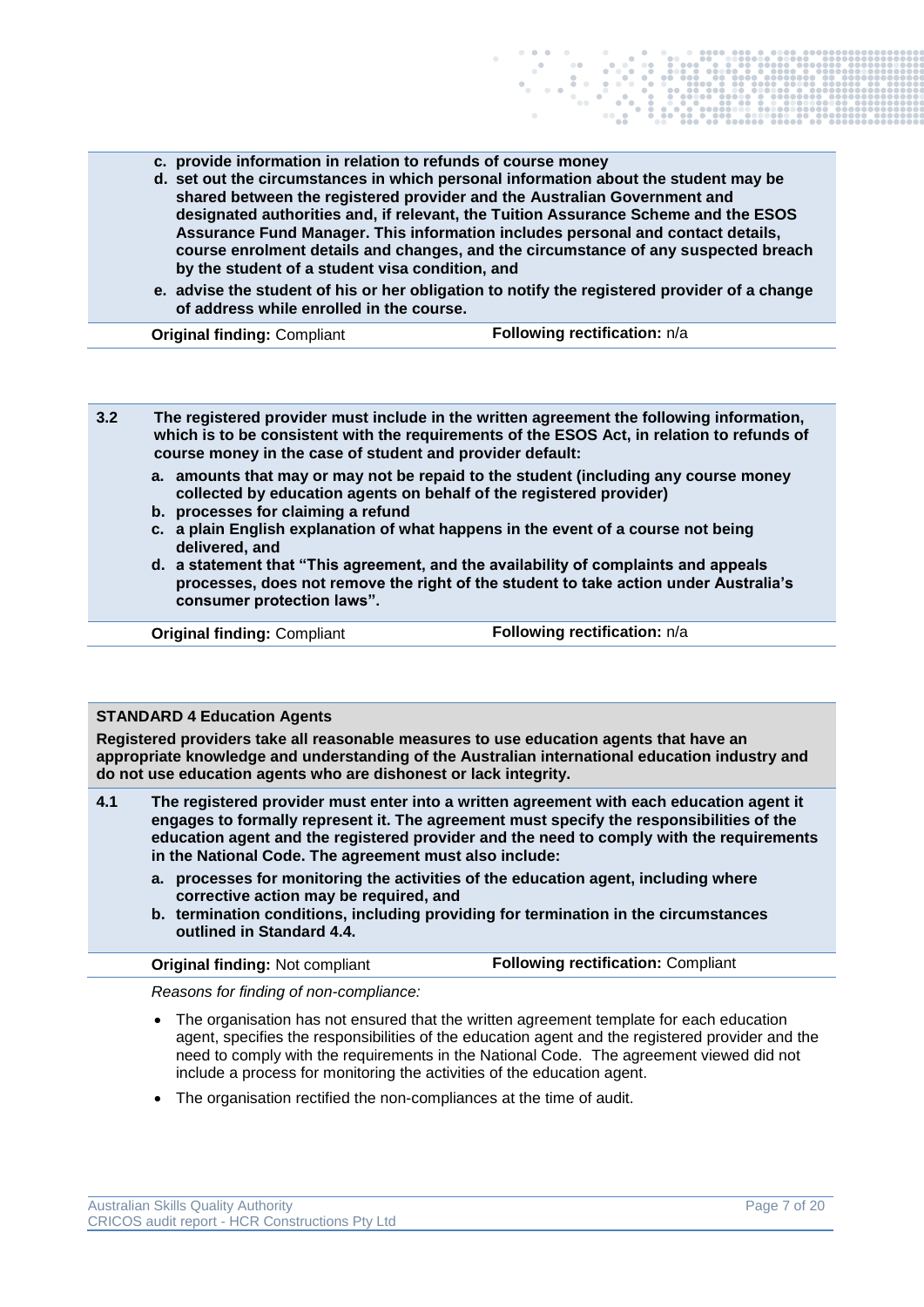| 4.2 | The registered provider must ensure that its education agents have access to up-to-date |
|-----|-----------------------------------------------------------------------------------------|
|     | and accurate marketing information as set out in Standard 1 (Marketing information and  |
|     | practices).                                                                             |

**Original finding: Compliant <b>Following rectification:**  $n/a$ 

**4.3 The registered provider must not accept students from an education agent or enter into an agreement with an education agent if it knows or reasonably suspects the education agent to be: a. engaged in, or to have previously been engaged in, dishonest practices, including the** 

- **deliberate attempt to recruit a student where this clearly conflicts with the obligations of registered providers under Standard 7 (Transfer between registered providers).**
- **b. facilitating the enrolment of a student who the education agent believes will not comply with the conditions of his or her student visa**
- **c. using Provider Registration and International Students Management System (PRISMS) to create Confirmations of Enrolment for other than bona fide a student, or**
- **d. providing immigration advice where not authorised under the** *Migration Act 1958* **to do so.**

**Original finding:** Not audited **Following rectification:**  $n/a$ 

**4.4 Where the registered provider has entered into an agreement with an education agent and subsequently becomes aware of, or reasonably suspects, the engagement by that education agent, or an employee or sub-contractor of that agent, of the conduct set out in Standard 4.3, the registered provider must terminate the agreement with the education agent. This paragraph does not apply where an individual employee or sub-contractor of the education agent was responsible for the conduct set out in Standard 4.3 and the education agent has terminated the relationship with that individual employee or subcontractor.**

**Original finding:** Not audited **Following rectification:**  $n/a$ 

**4.5 The registered provider must take immediate corrective and preventative action upon the registered provider becoming aware of an education agent being negligent, careless or incompetent or being engaged in false, misleading or unethical advertising and recruitment practices, including practices that could harm the integrity of Australian education and training.**

**Original finding:** Not audited **Following rectification:** n/a

## **STANDARD 5 Younger students**

**Where students under the age of 18 are not being cared for in Australia by a parent or suitable nominated relative, registered providers ensure the arrangements made to protect the personal safety and social well-being of those students are appropriate.**

**5.1 Where the registered provider has taken on responsibility under the Migration Regulations for approving the accommodation, support and general welfare arrangements for a student**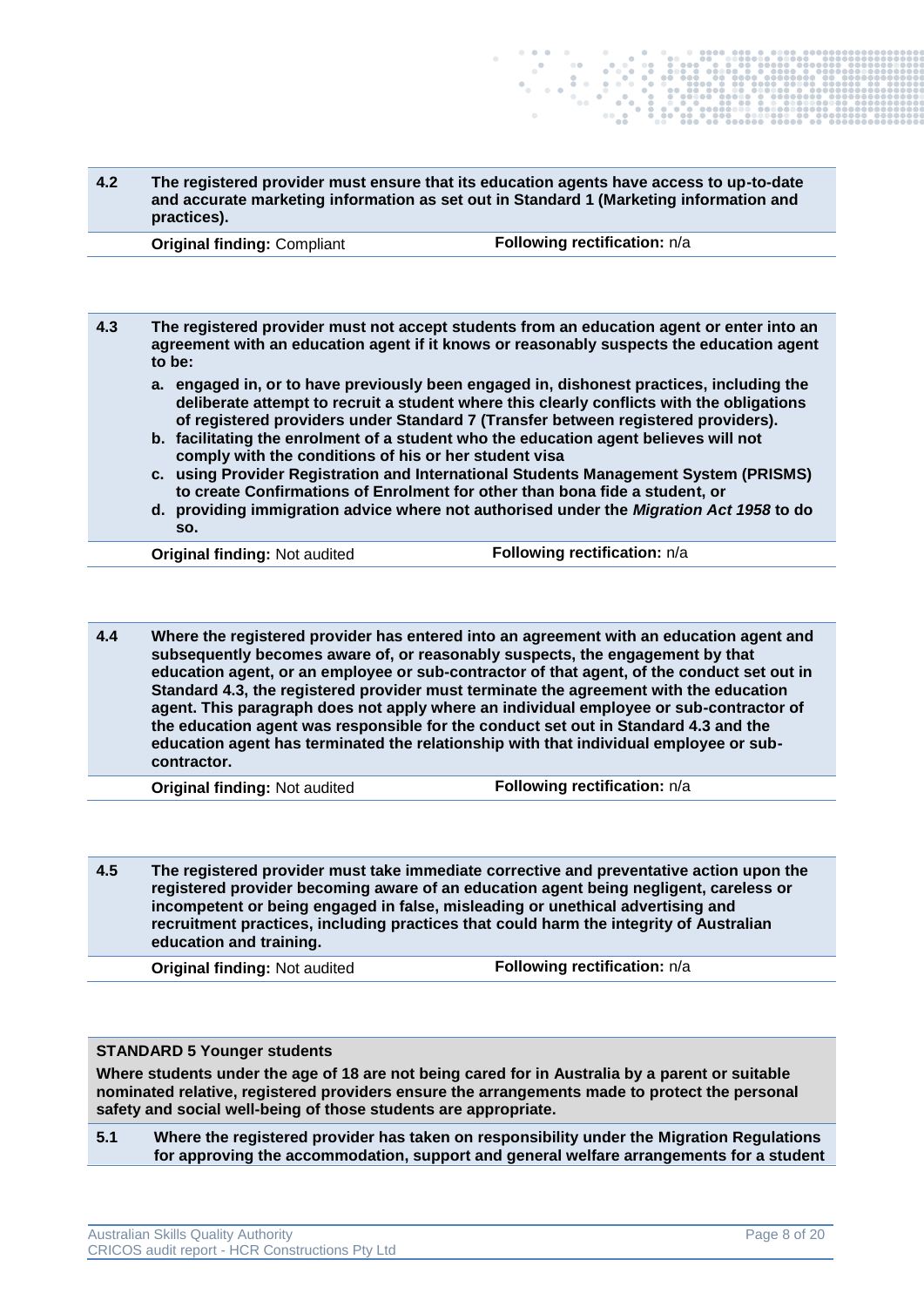**5.2 Where Standard 5.1 applies and the student is under 18 with a student visa that covers multiple courses, the registered provider with whom the student is currently enrolled is responsible for approving arrangements for the student's accommodation, support and general welfare during that nominated period.**

**Original finding:** Not audited **Following rectification:** n/a

- **5.3 Where Standard 5.1 applies and the registered provider suspends or cancels the enrolment of the student, the registered provider must continue to check the suitability of arrangements for that student until:**
	- **a. the student is accepted by another registered provider and that registered provider takes over responsibility for approving the student's accommodation, support and general welfare arrangements**
	- **b. the student leaves Australia**
	- **c. other suitable arrangements are made that satisfy the Migration Regulations, or**
	- **d. the registered provider reports under Standard 5.1.d that it can no longer approve of the arrangements for the student.**

**Original finding:** Not audited **Following rectification:** n/a

## **STANDARD 6 Student support services**

**Registered providers support students to adjust to study and life in Australia, to achieve their learning goals and to achieve satisfactory progress towards meeting the learning outcomes of the course.**

- **6.1 The registered provider must assist students to adjust to study and life in Australia, including through the provision of an age and culturally appropriate orientation programme that includes information about:** 
	- **a. student support services available to students in the transition to life and study in a new environment**
	- **b. legal services**
	- **c. emergency and health services**
	- **d. facilities and resources**
	- **e. complaints and appeals processes, and**
	- **f. any student visa condition relating to course progress and/or attendance as**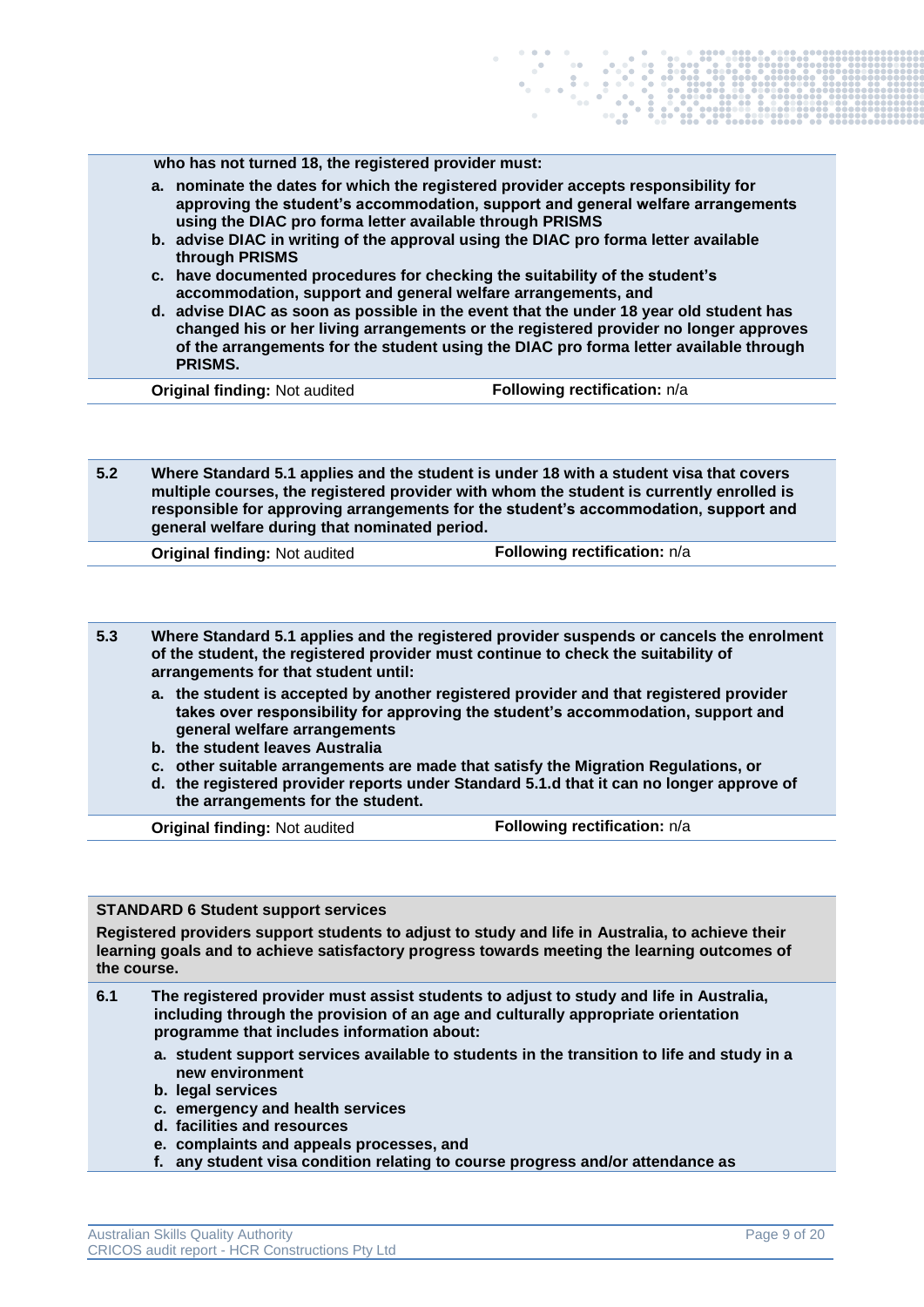**appropriate.**

**Original finding: Compliant <b>Following rectification:**  $n/a$ 

**6.2 The registered provider must provide the opportunity for students to participate in services or provide access to services designed to assist students in meeting course requirements and maintaining their attendance.**

**Original finding: Compliant <b>Following rectification:**  $n/a$ 

**6.3 The registered provider must provide the opportunity for students to access welfarerelated support services to assist with issues that may arise during their study, including course progress and attendance requirements and accommodation issues. These services must be provided at no additional cost to the student. If the registered provider refers the student to external support services, the registered provider must not charge for the referral.**

**Original finding:** Compliant **Following rectification:** n/a

**6.4 The registered provider must have a documented critical incident policy together with procedures that covers the action to be taken in the event of a critical incident, required follow-up to the incident, and records of the incident and action taken.**

**Original finding: Compliant <b>Following rectification:**  $n/a$ 

**6.5 The registered provider must designate a member of staff or members of staff to be the official point of contact for students. The student contact officer or officers must have access to up-to-date details of the registered provider's support services.**

**Original finding: Compliant <b>Following rectification:**  $n/a$ 

**6.6 The registered provider must have sufficient student support personnel to meet the needs of the students enrolled with the registered provider.**

**Original finding: Compliant <b>Following rectification:**  $n/a$ 

**6.7 The registered provider must ensure that its staff members who interact directly with students are aware of the registered provider's obligations under the ESOS framework and the potential implications for students arising from the exercise of these obligations.**

**Original finding: Compliant <b>Following rectification:**  $n/a$ 

### **STANDARD 7 Transfer between registered providers**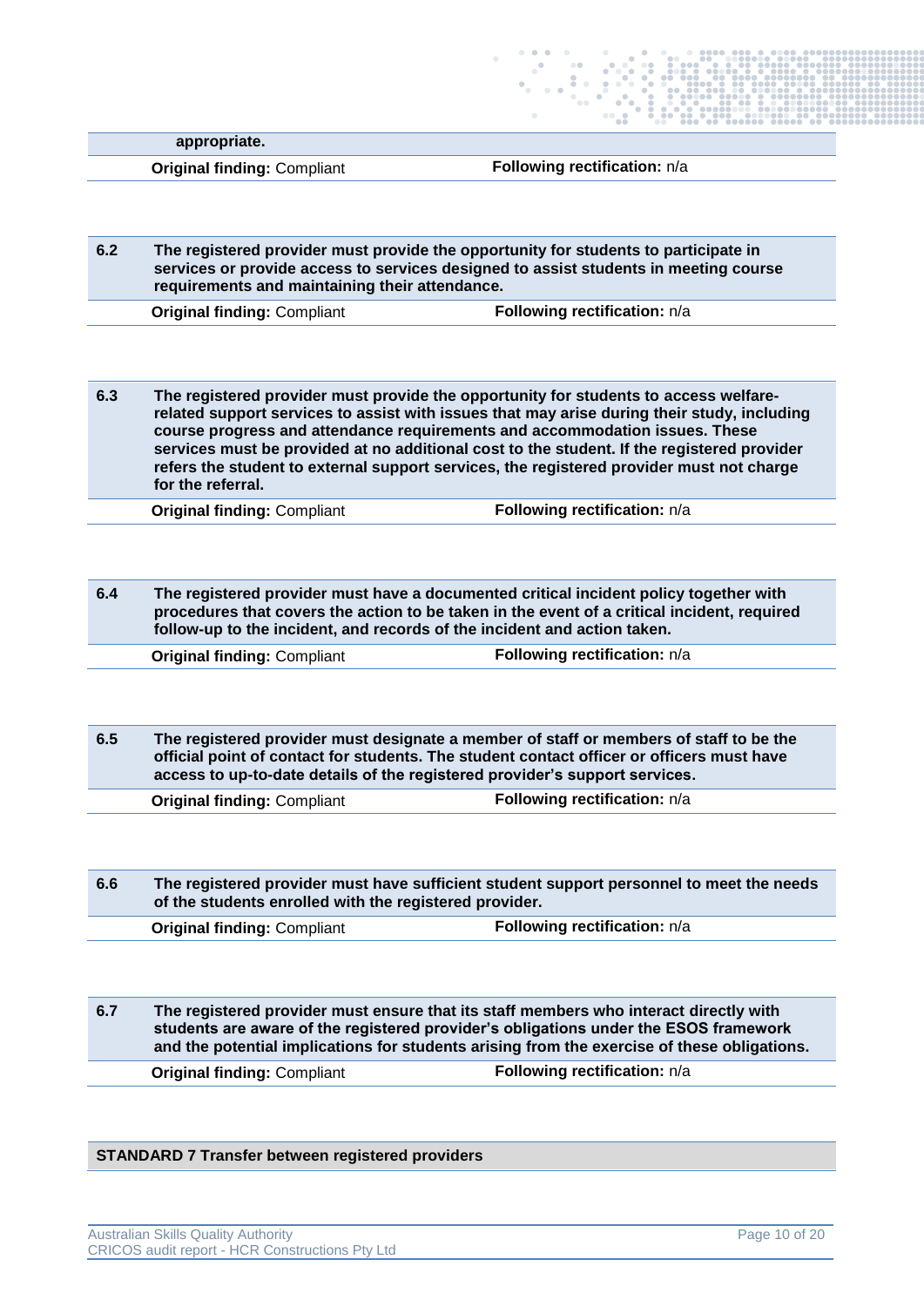**Registered providers assess requests from students for a transfer between registered providers prior to the student completing six months of the principal course of study in accordance with their documented procedures.**

- **7.1 The receiving registered provider must not knowingly enrol the student wishing to transfer from another registered provider's course prior to the student completing six months of his or her principal course of study except where:**
	- **a. the original registered provider has ceased to be registered or the course in which the student is enrolled has ceased to be registered**
	- **b. the original registered provider has provided a written letter of release**
	- **c. the original registered provider has had a sanction imposed on its registration by the Australian Government or state or territory government that prevents the student from continuing his or her principal course, or**
	- **d. any government sponsor of the student considers the change to be in the student's best interest and has provided written support for that change.**

| <b>Original finding: Not audited</b> | <b>Following rectification: n/a</b> |
|--------------------------------------|-------------------------------------|
|                                      |                                     |

**7.2 The registered provider must have and implement its documented student transfer request assessment policy and procedure, which is available to staff and students. The policy must specify:**

- **a. the circumstances in which a transfer will be granted**
- **b. the circumstances the registered provider considers as providing reasonable grounds for refusing the student's request, including when a transfer can be considered detrimental to the student, and**
- **c. a reasonable timeframe for assessing and replying to the student's transfer request having regard to the restricted period.**

**Original finding: Compliant <b>Following rectification:**  $n/a$ 

**7.3 The registered provider must grant a letter of release only where the student has:**

- **a. provided a letter from another registered provider confirming that a valid enrolment offer has been made, and**
- **b. where the student is under 18;**
	- **i. the registered provider has written confirmation that the student's parent or legal guardian supports the transfer, and**
	- **ii. where the student is not being cared for in Australia by a parent or suitable nominated relative, the valid enrolment offer also confirms that the registered provider will accept that responsibility for approving the student's accommodation, support and general welfare arrangements as per Standard 5 (Younger students).**

**Original finding:** Not audited **Following rectification:** n/a

**7.4 A letter of release, if granted, must be issued at no cost to the student and must advise the student of the need to contact DIAC to seek advice on whether a new student visa is required.**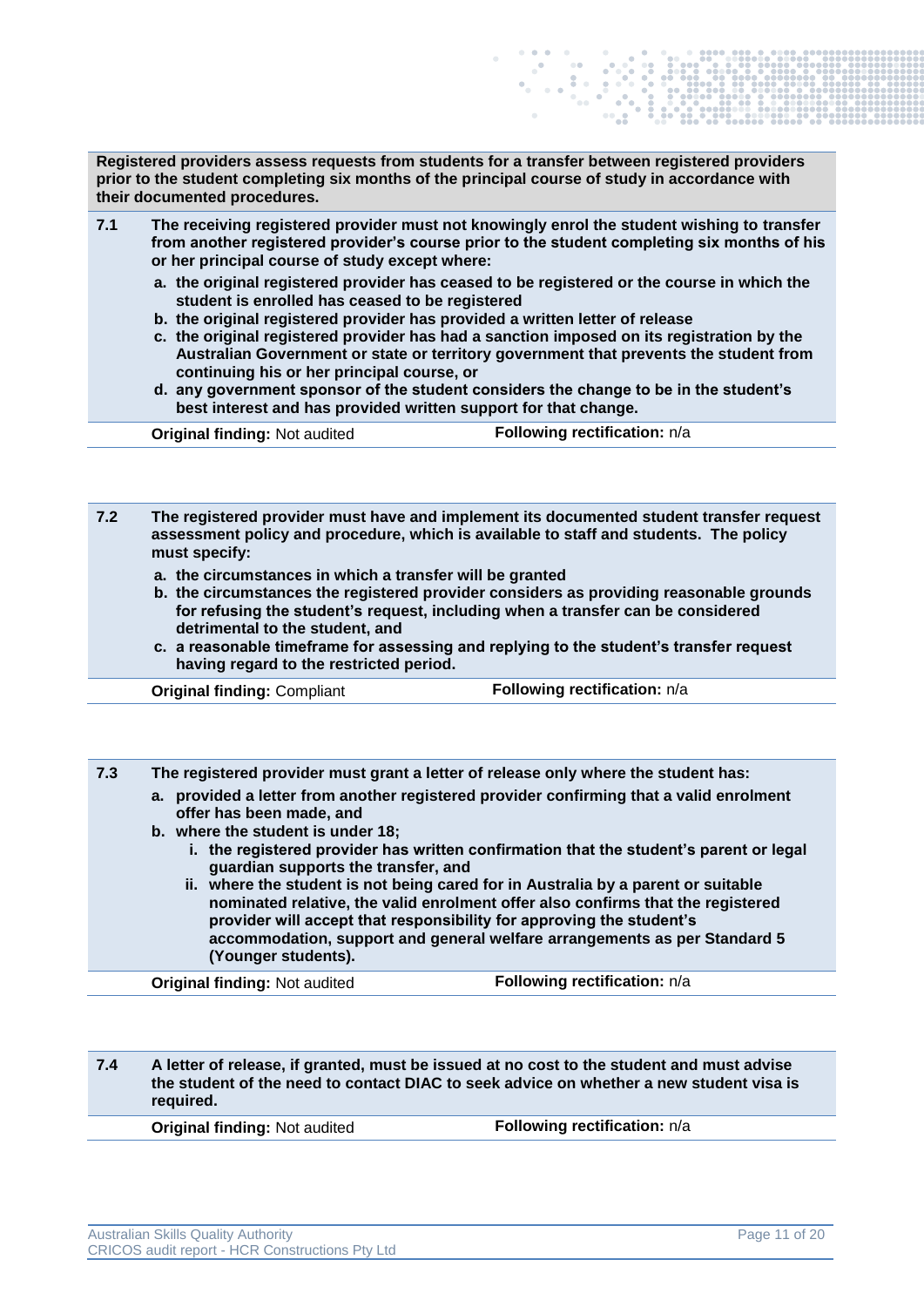

**7.6 The registered provider must maintain records of all requests from students for a letter of release and the assessment of, and decision regarding, the request on the student's file. Original finding:** Not audited **Following rectification:** n/a

#### **STANDARD 8 Complaints and appeals**

**Registered providers' complaints and appeals processes are independent, easily and immediately accessible and inexpensive for the parties involved.**

| 8.1                                                                                                                                | The registered provider must have an appropriate internal complaints handling and appeals<br>process that satisfies the following requirements, or can use its existing internal<br>complaints and appeals processes as long as it meets these requirements: |  |
|------------------------------------------------------------------------------------------------------------------------------------|--------------------------------------------------------------------------------------------------------------------------------------------------------------------------------------------------------------------------------------------------------------|--|
|                                                                                                                                    | a. a process is in place for lodging a formal complaint or appeal if the matter cannot be<br>resolved informally, which requires a written record of the complaint or appeal to be<br>kept                                                                   |  |
| b. each complainant or appellant has an opportunity to formally present his or her case<br>at minimal or no cost to him or herself |                                                                                                                                                                                                                                                              |  |
|                                                                                                                                    | c. each party may be accompanied and assisted by a support person at any relevant<br>meetings<br>d. the complainant or appellant is given a written statement of the outcome, including<br>details of the reasons for the outcome, and                       |  |
|                                                                                                                                    |                                                                                                                                                                                                                                                              |  |
|                                                                                                                                    | e. the process commences within 10 working days of the formal lodgement of the<br>complaint or appeal and supporting information and all reasonable measures are taken<br>to finalise the process as soon as practicable.                                    |  |
|                                                                                                                                    | Following rectification: n/a<br><b>Original finding: Compliant</b>                                                                                                                                                                                           |  |

**8.2 The registered provider must have arrangements in place for a person or body independent of and external to the registered provider to hear complaints or appeals arising from the registered provider's internal complaints and appeals process or refer students to an existing body where that body is appropriate for the complaint or appeal.**

**Original finding: Compliant <b>Following rectification:**  $n/a$ 

**8.3 If the student is not satisfied with the result or conduct of the internal complaint handling and appeals process, the registered provider must advise the student of his or her right to access the external appeals process at minimal or no cost.**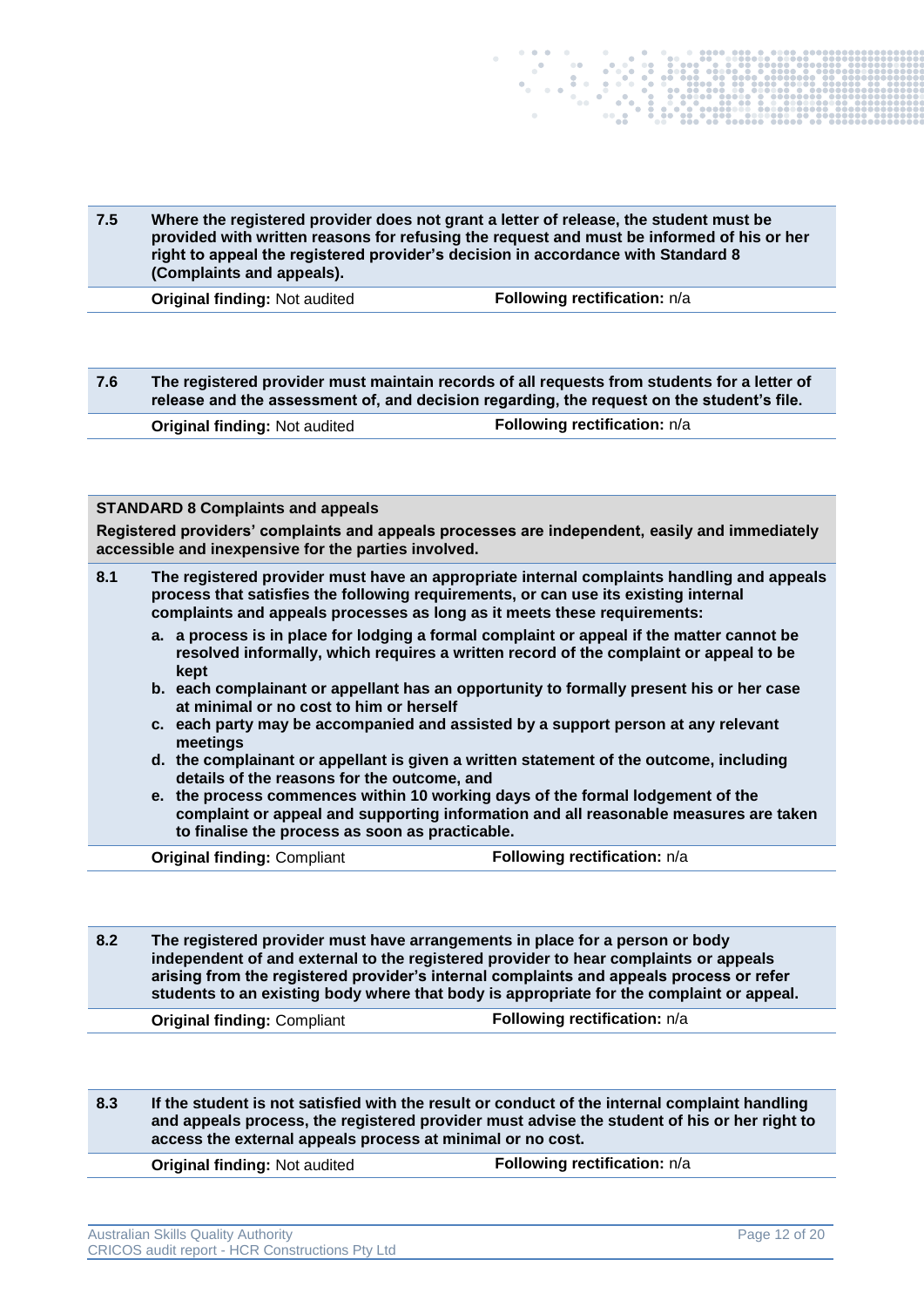| 8.4 | enrolment while the complaints and appeals process is ongoing. | If the student chooses to access the registered provider's complaints and appeals<br>processes as per this standard, the registered provider must maintain the student's |
|-----|----------------------------------------------------------------|--------------------------------------------------------------------------------------------------------------------------------------------------------------------------|
|     | <b>Original finding: Not audited</b>                           | Following rectification: n/a                                                                                                                                             |

**8.5 If the internal or any external complaint handling or appeal process results in a decision that supports the student, the registered provider must immediately implement any decision and/or corrective and preventative action required and advise the student of the outcome.**

**Original finding:** Not audited **Following rectification:**  $n/a$ 

**STANDARD 9 Completion within the expected duration of study**

**Registered providers monitor the enrolment load of students to ensure they complete the course within the duration specified in their CoE and do not exceed the allowable portion of online or distance learning. Registered providers only enable students to extend the expected duration of study for the course through the issuing of a new CoE in limited circumstances.**

**9.1 The registered provider must have and implement documented policies and procedures for monitoring the progress of each student to ensure that at all times the student is in a position to complete the course within the expected duration as specified on the student's CoE. In monitoring this enrolment load, the registered provider must ensure that in each compulsory study period for a course, the student is studying at least one unit that is not by distance or online learning.**

**Original finding: Compliant <b>Following rectification:**  $n/a$ 

- **9.2 The registered provider may only extend the duration of the student's study where it is clear that the student will not complete the course within the expected duration, as specified on the student's CoE, as the result of:**
	- **a. compassionate or compelling circumstances (e.g. illness where a medical certificate states that the student was unable to attend classes or where the registered provider was unable to offer a pre-requisite unit)**
	- **b. the registered provider implementing its intervention strategy for students who were at risk of not meeting satisfactory course progress, or**
	- **c. an approved deferment or suspension of study has been granted under Standard 13.**

**Original finding:** Not audited **Following rectification:**  $n/a$ 

**9.3 Where there is a variation in the student's enrolment load which may affect the student's expected duration of study in accordance with 9.2, the registered provider is to record this variation and the reasons for it on the student file. The registered provider must correctly report the student via PRISMS and/or issue a new CoE when the student can only account for the variation/s by extending his or her expected duration of study.**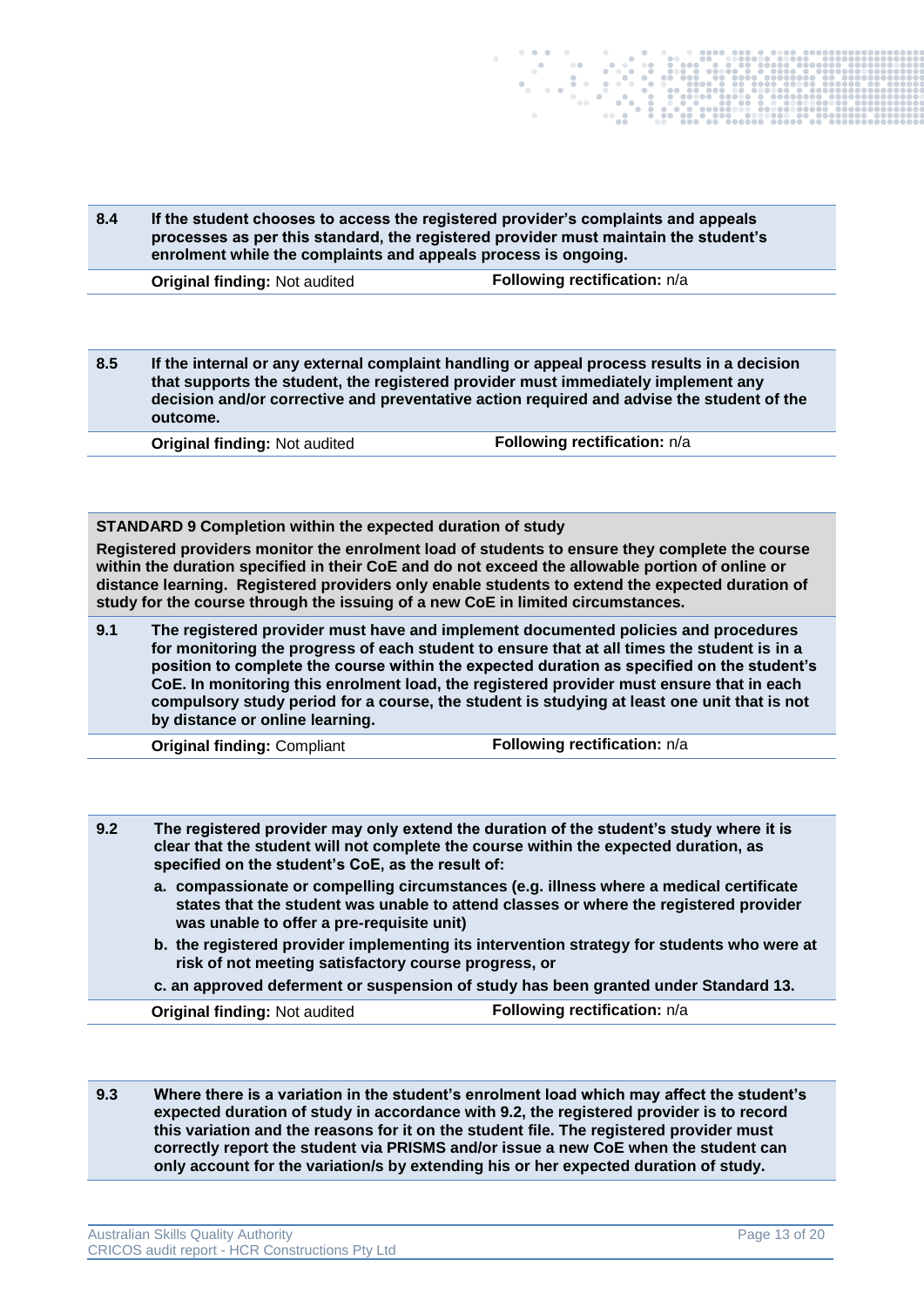**9.4 The registered provider may allow the student to undertake no more than 25 per cent of the student's total course by distance and/or online learning. However, the registered provider must not enrol the student exclusively in distance or online learning units in any compulsory study period.**

**Original finding:** Not audited **Following rectification:**  $n/a$ 

**9.5 Except in the circumstances specified in 9.2, the expected duration of study specified in the student's CoE must not exceed the CRICOS registered course duration.**

| <b>Original finding: Not audited</b> | Following rectification: n/a |
|--------------------------------------|------------------------------|
|--------------------------------------|------------------------------|

#### **STANDARD 10 Monitoring course progress**

**Registered providers systematically monitor students' course progress. Registered providers are proactive in notifying and counselling students who are at risk of failing to meet course progress requirements. Registered providers report students, under section 19 of the ESOS Act, who have breached the course progress requirements.**

**10.1 The registered provider must monitor, record and assess the course progress of each student for each unit of the course for which the student is enrolled in accordance with the registered provider's documented course progress policies and procedures.**

**Original finding: Compliant <b>Following rectification:**  $n/a$ 

**10.2 The registered provider must have and implement appropriate documented course progress policies and procedures for each course, which must be provided to staff and students, that specify the:**

- **a. requirements for achieving satisfactory course progress**
- **b. process for assessing satisfactory course progress**
- **c. procedure for intervention for students at risk of failing to achieve satisfactory course progress**
- **d. process for determining the point at which the student has failed to meet satisfactory course progress, and**
- **e. procedure for notifying students that they have failed to meet satisfactory course progress requirements.**

**Original finding: Compliant <b>Following rectification:**  $n/a$ 

**10.3 The registered provider must assess the course progress of the student in accordance with the registered provider's course progress policies and procedures at the end point of every study period.**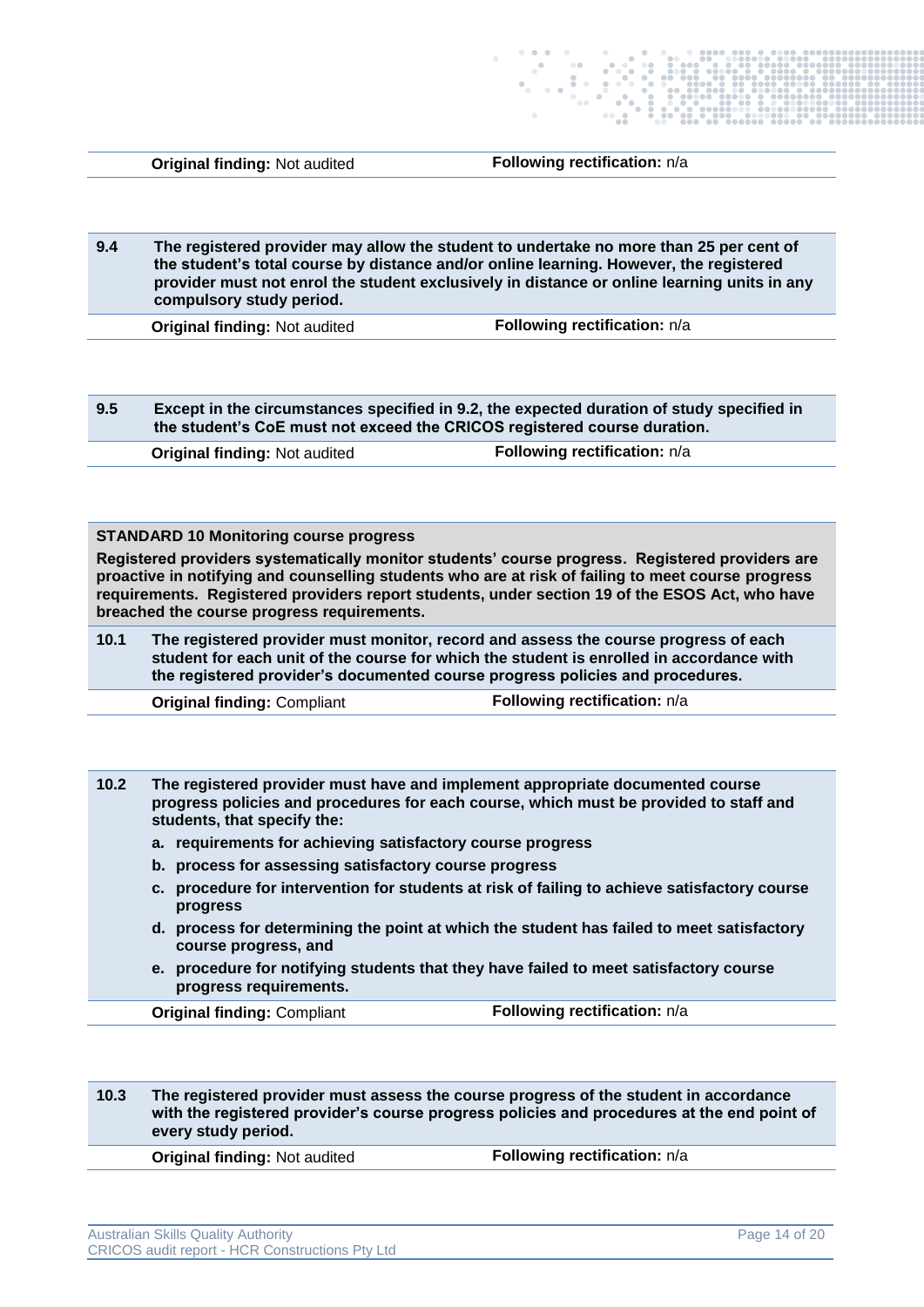| 10.4 | The registered provider must have a documented intervention strategy, which must be<br>made available to staff and students, that specifies the procedures for identifying and<br>assisting students at risk of not meeting the course progress requirements. The strategy<br>must specify:<br>a. procedures for contacting and counselling identified students<br>b. strategies to assist identified students to achieve satisfactory course progress, and<br>c. the process by which the intervention strategy is activated. |                              |
|------|--------------------------------------------------------------------------------------------------------------------------------------------------------------------------------------------------------------------------------------------------------------------------------------------------------------------------------------------------------------------------------------------------------------------------------------------------------------------------------------------------------------------------------|------------------------------|
|      | <b>Original finding: Not audited</b>                                                                                                                                                                                                                                                                                                                                                                                                                                                                                           | Following rectification: n/a |

**10.5 The registered provider must implement the intervention strategy for any student who is at risk of not meeting satisfactory course progress requirements. At a minimum, the intervention strategy must be activated where the student has failed or is deemed not yet competent in 50% or more of the units attempted in any study period.**

**Original finding:** Not audited **Following rectification:**  $n/a$ 

**10.6 Where the registered provider has assessed the student as not achieving satisfactory course progress, the registered provider must notify the student in writing of its intention to report the student for not achieving satisfactory course progress. The written notice must inform the student that he or she is able to access the registered provider's complaints and appeals process as per Standard 8 (Complaints and appeals) and that the student has 20 working days in which to do so.**

**Original finding:** Not audited **Following rectification:**  $n/a$ 

**10.7 Where the student has chosen not to access the complaints and appeals processes within the 20 working day period, withdraws from the process, or the process is completed and results in a decision supporting the registered provider, the registered provider must notify the Secretary of DEEWR through PRISMS of the student not achieving satisfactory course progress as soon as practicable.**

**Original finding:** Not audited **Following rectification:**  $n/a$ 

#### **STANDARD 11 Monitoring attendance**

**Registered providers systematically monitor students' compliance with student visa conditions relating to attendance. Registered providers are proactive in notifying and counselling students who are at risk of failing to meet attendance requirements. Registered providers report students, under section 19 of the ESOS Act, who have breached the attendance requirements.**

- **11.1 The registered provider must record the attendance of each student for the scheduled course contact hours for each CRICOS registered course in which the student is enrolled which is:**
	- **a. an accredited vocational education and training course (unless Standard 11.2 applies)**
	- **b. an accredited school course**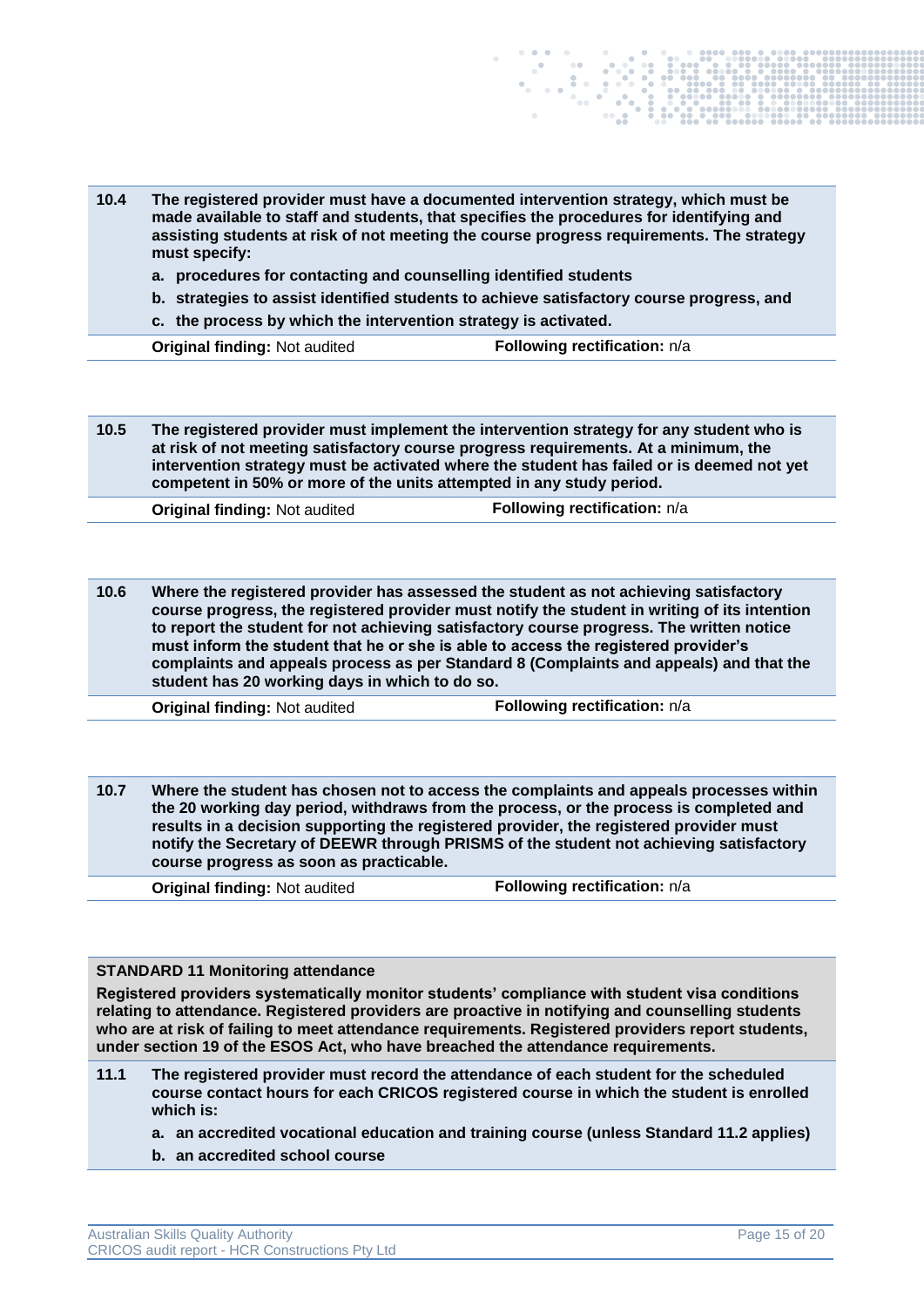- **c. an accredited or non-award ELICOS course, or**
- **d. another non-award course.**

**11.2 Where the registered provider implements the DEEWR and DIAC approved course progress policy and procedures for its vocational education and training courses, Standard 11 does not apply.**

**Original finding:** Not audited **Following rectification:**  $n/a$ 

**11.3 For the courses identified in 11.1, the registered provider must have and implement appropriate documented attendance policies and procedures for each course which must be provided to staff and students that specify the:**

- **a. requirements for achieving satisfactory attendance, which at a minimum, requires overseas students to attend at least 80 per cent of the scheduled course contact hours**
- **b. manner in which attendance and absences are recorded and calculated**
- **c. process for assessing satisfactory attendance**
- **d. process for determining the point at which the student has failed to meet satisfactory attendance, and**
- **e. procedure for notifying students that they have failed to meet satisfactory attendance requirements.**

**Original finding: Compliant <b>Following rectification:**  $n/a$ 

**11.4 For the courses identified in 11.1, the registered provider's attendance policies and procedures must identify the process for contacting and counselling students who have been absent for more than five consecutive days without approval or where the student is at risk of not attending for at least 80 per cent of the scheduled course contact hours for the course in which he or she is enrolled (i.e. before the student's attendance drops below 80 per cent).**

**Original finding: Compliant <b>Following rectification:**  $n/a$ 

**11.5 For the courses identified in 11.1, the registered provider must regularly assess the attendance of the student in accordance with the registered provider's attendance policies and procedures.**

**Original finding:** Not audited **Following rectification:**  $n/a$ 

**11.6 Where the registered provider has assessed the student as not achieving satisfactory attendance for the courses identified in 11.1, the registered provider must notify the student in writing of its intention to report the student for not achieving satisfactory attendance. The written notice must inform the student that he or she is able to access the registered provider's complaints and appeals process as per Standard 8 (Complaints and**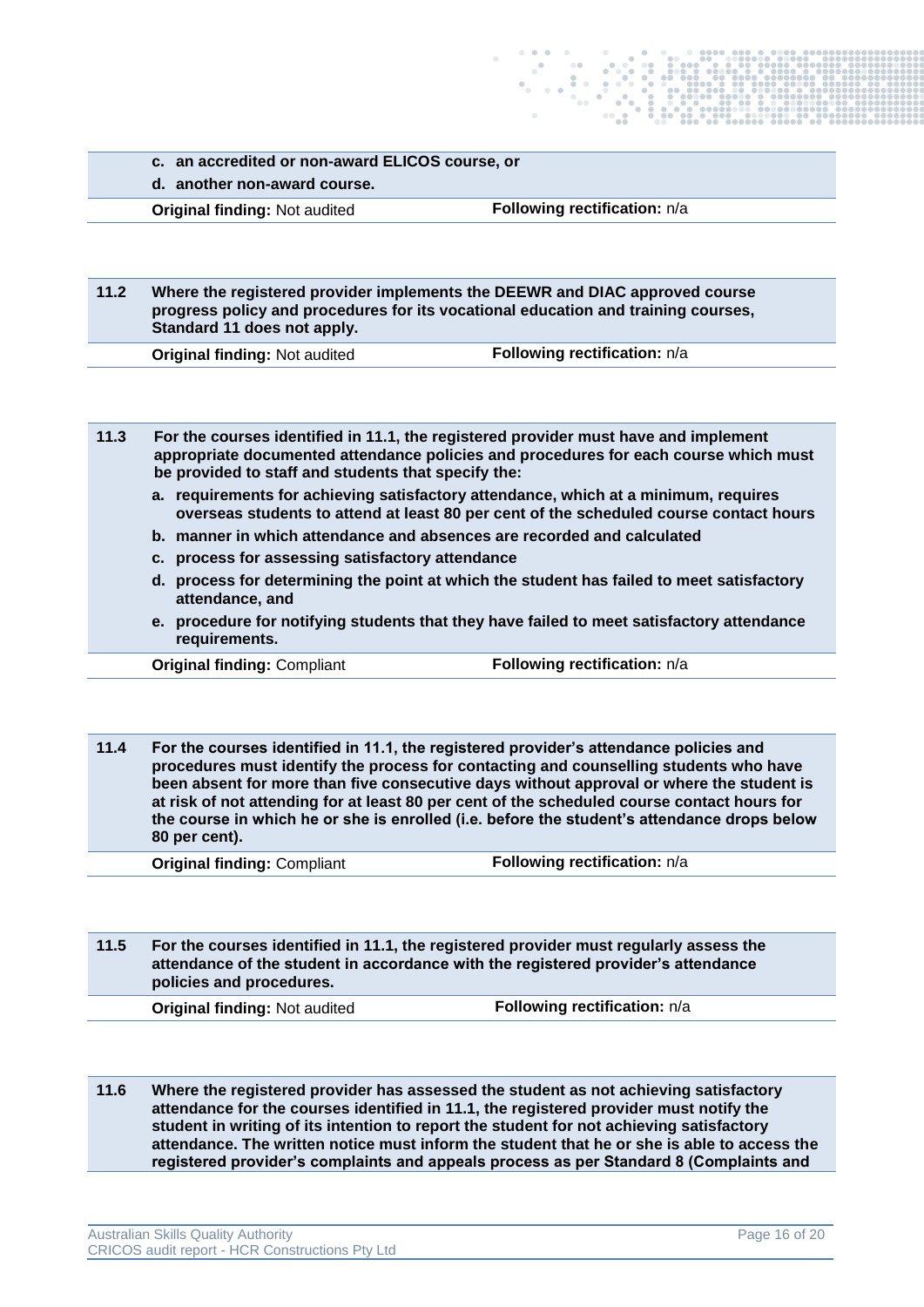|      | appeals) and that the student has 20 working days in which to do so.                                                                                                                                                                                                                                                                                                                                            |                              |
|------|-----------------------------------------------------------------------------------------------------------------------------------------------------------------------------------------------------------------------------------------------------------------------------------------------------------------------------------------------------------------------------------------------------------------|------------------------------|
|      | <b>Original finding: Not audited</b>                                                                                                                                                                                                                                                                                                                                                                            | Following rectification: n/a |
|      |                                                                                                                                                                                                                                                                                                                                                                                                                 |                              |
|      |                                                                                                                                                                                                                                                                                                                                                                                                                 |                              |
| 11.7 | Where the student has chosen not to access the complaints and appeals processes within<br>the 20 working day period, withdraws from the process, or the process is completed and<br>results in a decision supporting the registered provider, the registered provider must<br>notify the Secretary of DEEWR through PRISMS that the student is not achieving<br>satisfactory attendance as soon as practicable. |                              |

**11.8 For the vocational education and training and non-award courses identified in 11.1.a and 11.1.d, the registered provider may only decide not to report the student for breaching the 80 per cent attendance requirement where:**

- **a. that decision is consistent with its documented attendance policies and procedures, and**
- **b. the student records clearly indicate that the student is maintaining satisfactory course progress, and**
- **c. the registered provider confirms that the student is attending at least 70 per cent of the scheduled course contact hours for the course in which he or she is enrolled.**

**Original finding:** Not audited **Following rectification:**  $n/a$ 

**11.9 For the ELICOS and school courses identified in 11.1, the registered provider may only decide not to report a student for breaching the 80 per cent attendance requirement where:**

- **a. the student produces documentary evidence clearly demonstrating that compassionate or compelling circumstances (e.g. illness where a medical certificate states that the student is unable to attend classes) apply, and**
- **b. that decision is consistent with its documented attendance policies and procedures, and**
- **c. the registered provider confirms that the student is attending at least 70 per cent of the scheduled course contact hours for the course in which he or she is enrolled.**

| <b>STANDARD 12 Course credit</b><br>Registered providers appropriately recognise course credit within the ESOS framework |                                                                                                                                                                                                                                                                                                                                       |                              |
|--------------------------------------------------------------------------------------------------------------------------|---------------------------------------------------------------------------------------------------------------------------------------------------------------------------------------------------------------------------------------------------------------------------------------------------------------------------------------|------------------------------|
| 12.1                                                                                                                     | Where the registered provider grants course credit, the registered provider must:<br>a. have documented procedures for the granting and recording of course credit, and<br>b. provide a record of the course credit to the student, which must be signed or<br>otherwise accepted by the student, and place it on the student's file. |                              |
|                                                                                                                          | <b>Original finding: Compliant</b>                                                                                                                                                                                                                                                                                                    | Following rectification: n/a |
|                                                                                                                          |                                                                                                                                                                                                                                                                                                                                       |                              |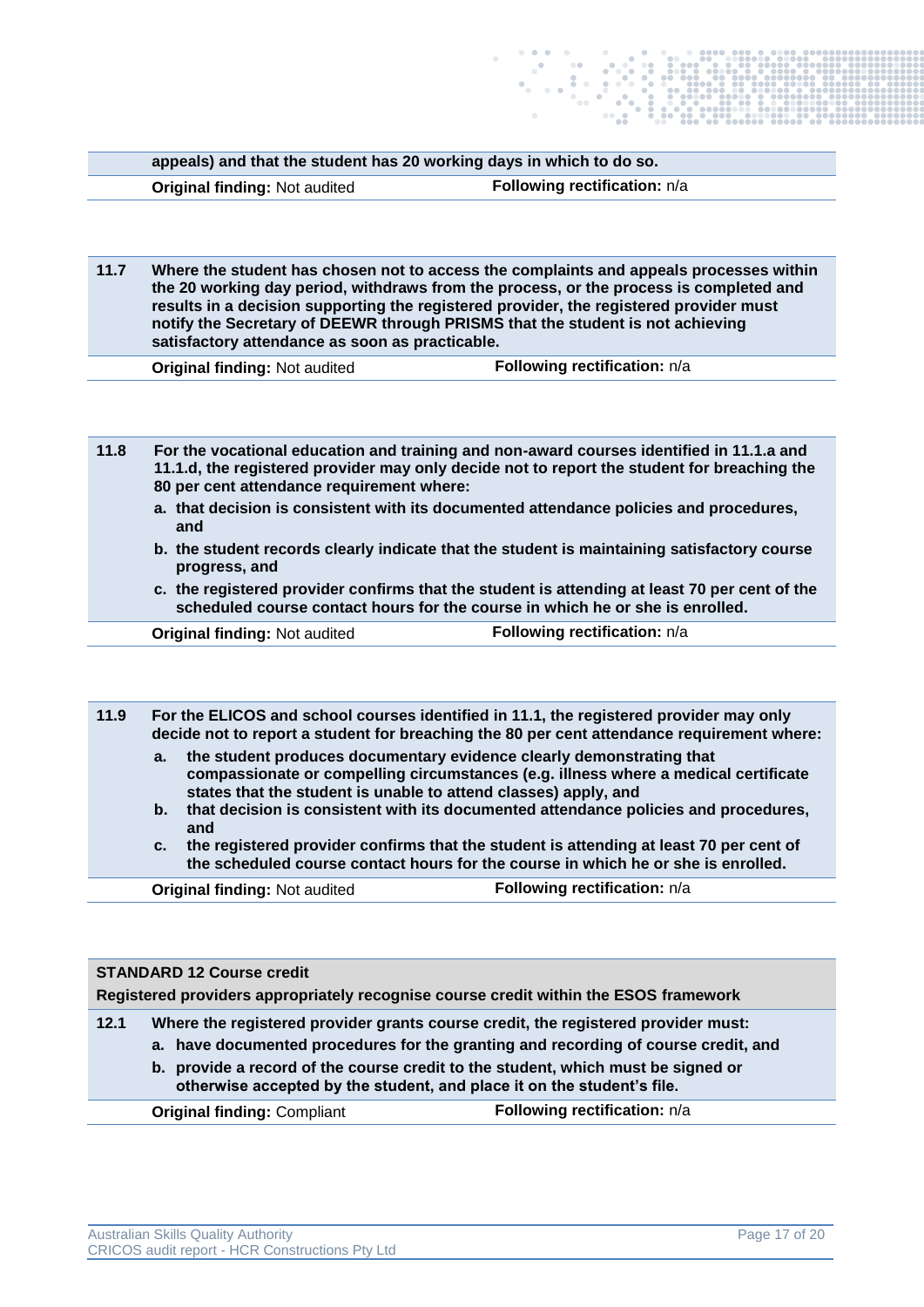- **12.2 If the registered provider grants the student course credit which leads to a shortening of the student's course, the registered provider must:**
	- **a. if the course credit is granted before the student visa grant, indicate the actual net course duration (as reduced by course credit) in the confirmation of enrolment issued for that student for that course, or**
	- **b. if the course credit is granted after the student visa grant, report the change of course duration via PRISMS under section 19 of the ESOS Act.**

**STANDARD 13 Deferring, suspending or cancelling the students' enrolment Registered providers may only enable students to defer or temporarily suspend their studies, including granting a leave of absence, during the course through formal agreement in certain limited circumstances. 13.1 The registered provider must have in place documented procedures for assessing, approving and recording a deferment of the commencement of study or suspension of study for the student, including keeping documentary evidence on the student's file of the assessment of the application.**

**Original finding: Compliant <b>Following rectification:**  $n/a$ 

- **13.2 The registered provider can only defer or temporarily suspend the enrolment of the student on the grounds of:**
	- **a. compassionate or compelling circumstances (e.g. illness where a medical certificate states that the student is unable to attend classes), or**
	- **b. misbehaviour by the student.**

**Original finding: Compliant <b>Following rectification:**  $n/a$ 

| 13.3 | The registered provider must:                                                                                                                                              |                              |  |
|------|----------------------------------------------------------------------------------------------------------------------------------------------------------------------------|------------------------------|--|
|      | a. inform the student that deferring, suspending or cancelling his or her enrolment may<br>affect his or her student visa, and                                             |                              |  |
|      | b. notify the Secretary of DEEWR via PRISMS as required under section 19 of the ESOS<br>Act where the student's enrolment is deferred, temporarily suspended or cancelled. |                              |  |
|      | <b>Original finding: Not audited</b>                                                                                                                                       | Following rectification: n/a |  |

**13.4 The registered provider must inform the student of its intention to suspend or cancel the student's enrolment where the suspension or cancellation is not initiated by the student and notify the student that he or she has 20 working days to access the registered provider's internal complaints and appeals process as per Standard 8.1. If the student accesses the registered provider's internal complaints and appeals process, the suspension or cancellation of the student's enrolment under this standard can not take effect until the internal process is completed, unless extenuating circumstances relating to the welfare of the student apply.**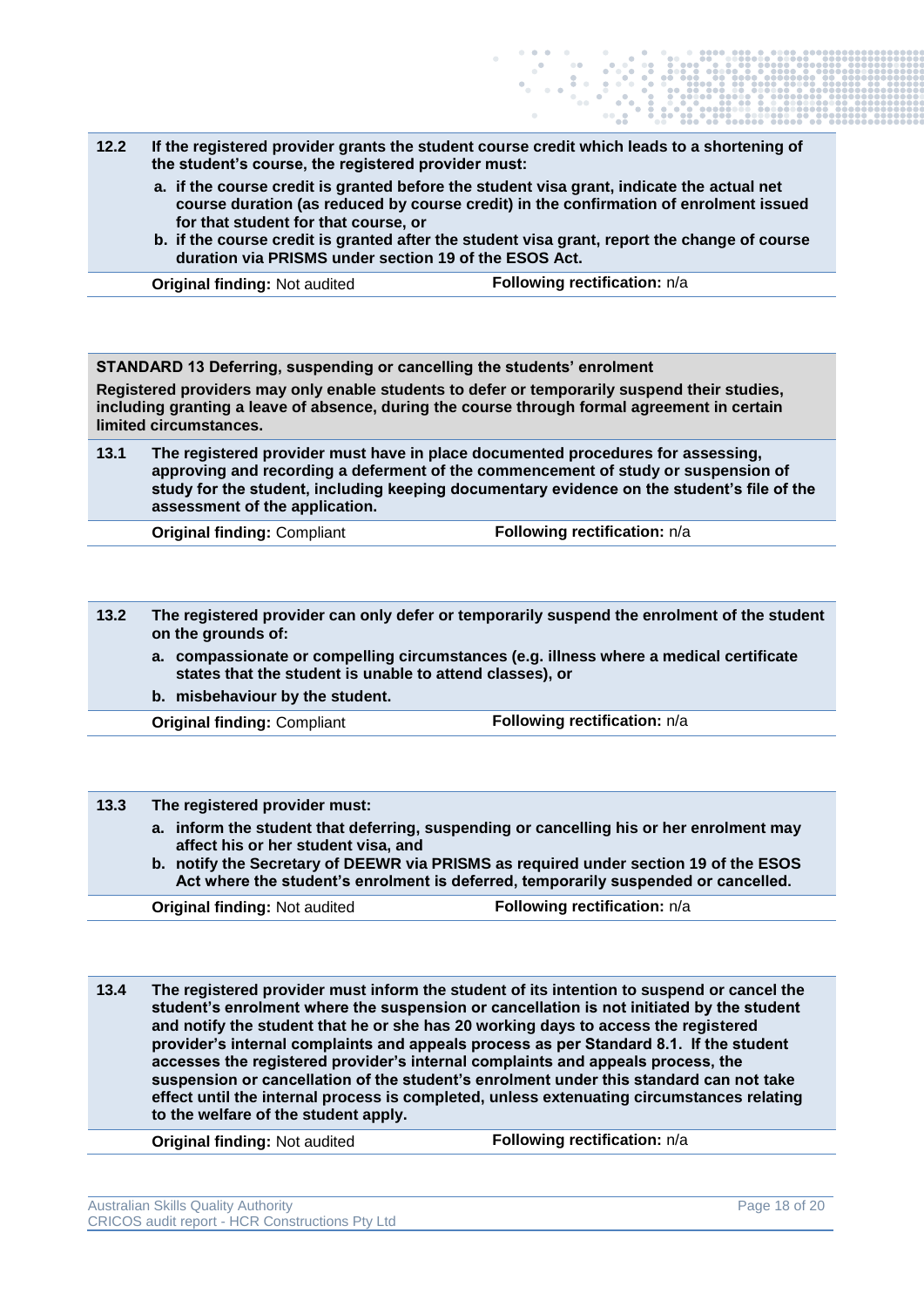**STANDARD 14 Staff capability, educational resources and premises**

**The staff of registered providers are suitably qualified or experienced in relation to the functions they perform for students. The educational resources of registered providers support the delivery of courses to students. The premises of registered providers, including the floor space available for each student, support students to achieve their course outcomes.**

**14.1 The registered provider must have and implement policies and procedures to ensure its staffing resources are adequate and have the capabilities as required by the quality assurance framework applying to the course. Where the course provided by the registered provider is not subject to an appropriate quality assurance framework, the registered provider must have and implement appropriate documented policies and processes for the recruitment, induction, performance assessment and ongoing development of members of staff involved with the recruitment or delivery of education or client services to students.**

**Original finding: Compliant <b>Following rectification:**  $n/a$ 

**14.2 The registered provider must have adequate education resources, including facilities, equipment, learning and library resources and premises as required by the quality assurance framework applying to the course. Where the course provided by the registered provider is not subject to an appropriate quality assurance framework, the registered provider must ensure it has adequate education resources, including facilities, equipment, learning and library resources, and premises, including ownership or tenancy arrangements for the premises, as are needed to deliver the registered course to the students enrolled with the registered provider.**

**Original finding: Compliant <b>Following rectification:**  $n/a$ 

**14.3 The registered provider must notify the designated authority and the students enrolled with the registered provider of any intention to relocate premises (including the head office and campus locations) at least 20 working days before the relocation.**

**Original finding:** Not audited **Following rectification:**  $n/a$ 

**STANDARD 15 Changes to registered providers'ownership or management Registered providers proactively inform the designated authority of prospective ownership and/or management changes.**

**15.1 The registered provider must advise the designated authority in writing of:**

**a. any prospective changes to the ownership of the registered provider as soon as practicable prior to the change taking effect, and**

**b. any prospective or actual change to the high managerial agents (as defined in section 5 of the ESOS Act) of the registered provider as soon as practicable prior to the change taking effect or within 10 working days of the change taking effect where the change cannot be determined until it takes effect.**